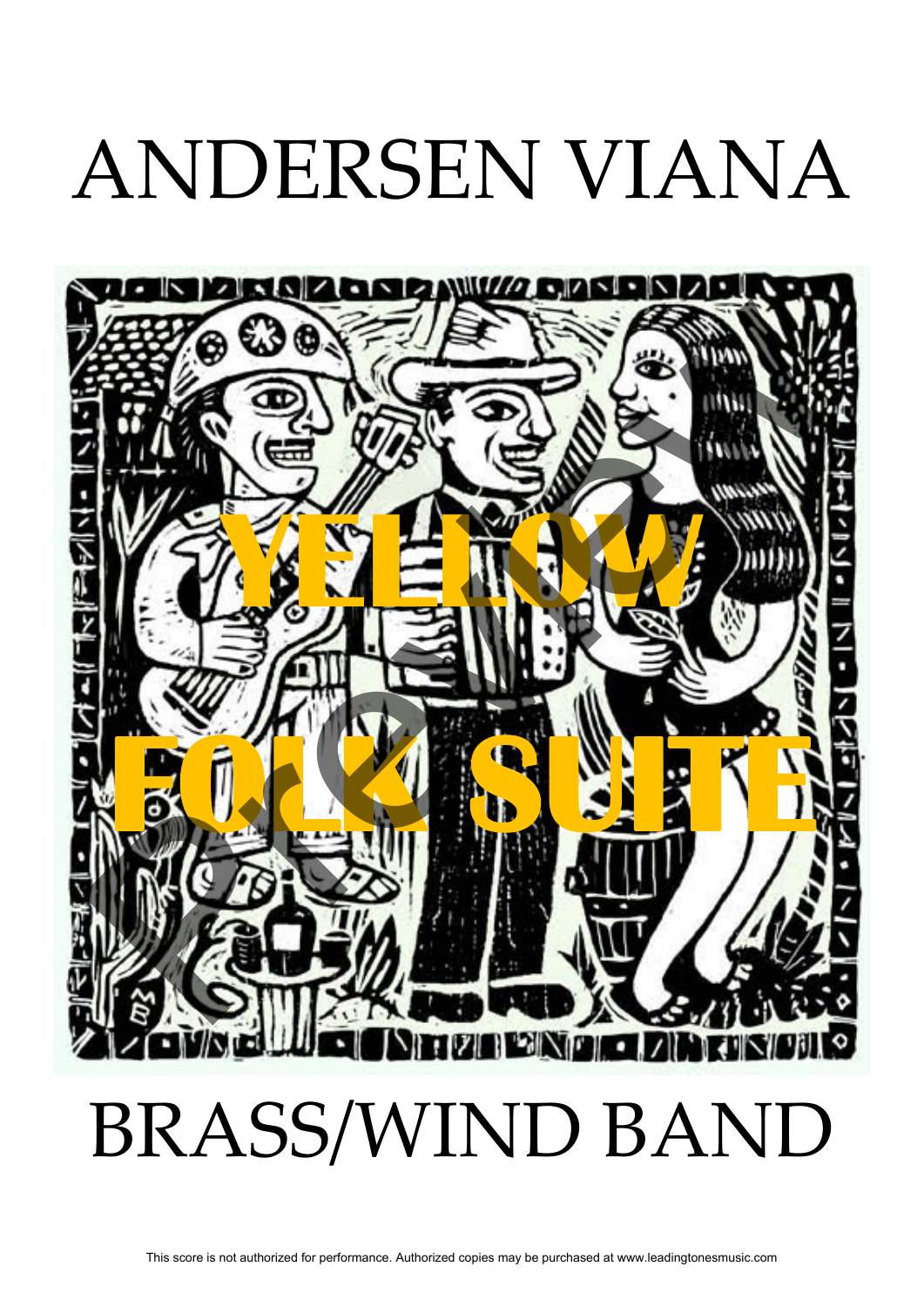YELLOW FOLK SUITE is a selection of small folk Brazilian songs that are known widely for around two hundred million persons. These songs make part from the school life up to the adult life of the people, and the children begin to learn them still babies. It is a rich inheritance not only for one country, but of whole world. This version with five  $-$  FUI NO TORÓRÓ, O CRAVO E A ROSA, PIROLITO, TUTÚ MARAMBÁ and ROSA AMARELA  $-$  was written for instrumental group with five melodic parts and three parts of percussion. YELLOW FOLK SUITE makes part of a major project dedicated to the music composed for brass and winds without any specific indication of instrumentation (Open Scores), which make this piece ideal for beginners playing any kind of brass and/or winds ensembles

…………………

…………<mark>……</mark>…

……………

YELLOW FOLK SUITE é uma seleção de pequenas canções folclóricas brasileiras amplamente conhecidas por cerca de duzentos milhões de pessoas. Estas canções fazem parte desde a vida escolar até a vida adulta das pessoas, e as crianças começam aprendê-las ainda bebês. É um rico patrimônio não apenas de um país, mas de todo o mundo. Esta versão com cinco canções — FUI NO TORÓRÓ, O CRAVO E A ROSA, PIROLITO, TUTÚ MARAMBÁ e ROSA AMARELA — foi escrita para grupo instrumental com cinco partes melódicas e três partes de percussão. YELLOW FOLK **SUITE** faz parte de um projeto maior dedicado à música para metais e sopros sem indicação específica de instrumentação (*Open Scores*), ideal para educação musical para quaisquer tipos de conjuntos de instrumentos de metais e/ou sopros. parts of percussion. **YELLOW FOLK SUITE** makes part of a major project dedicated to the<br>music composed for brass and winds without any specific indication of instrumentation<br>(Open Scores), which make this piece ideal for b

RANGES USED IN THIS PIECE:

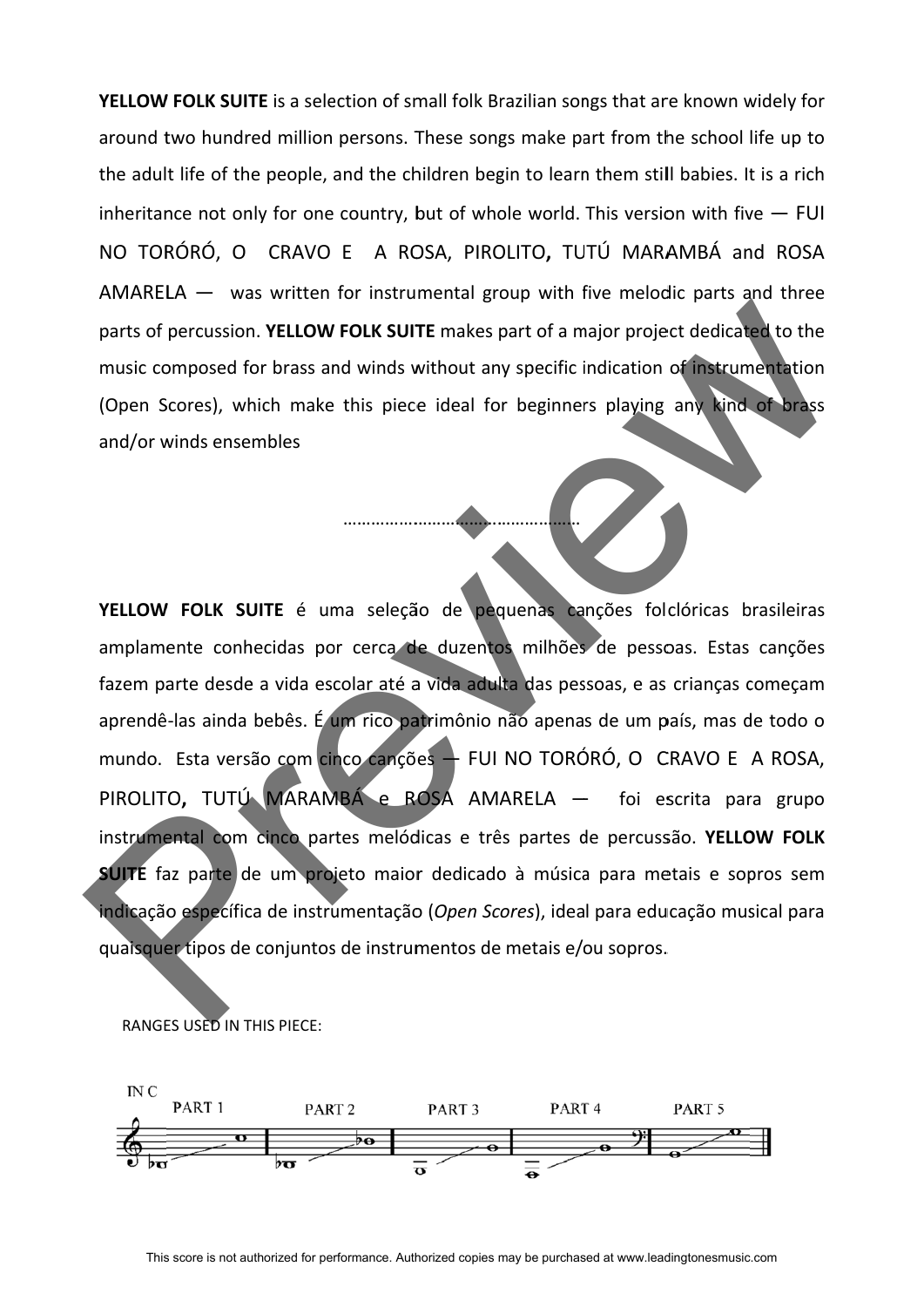

Copyrighted© 2014 by Andersen Viana - All Rights Reserved This score is not authorized for performance. Authorized copies may be purchased at www.leadingtonesmusic.com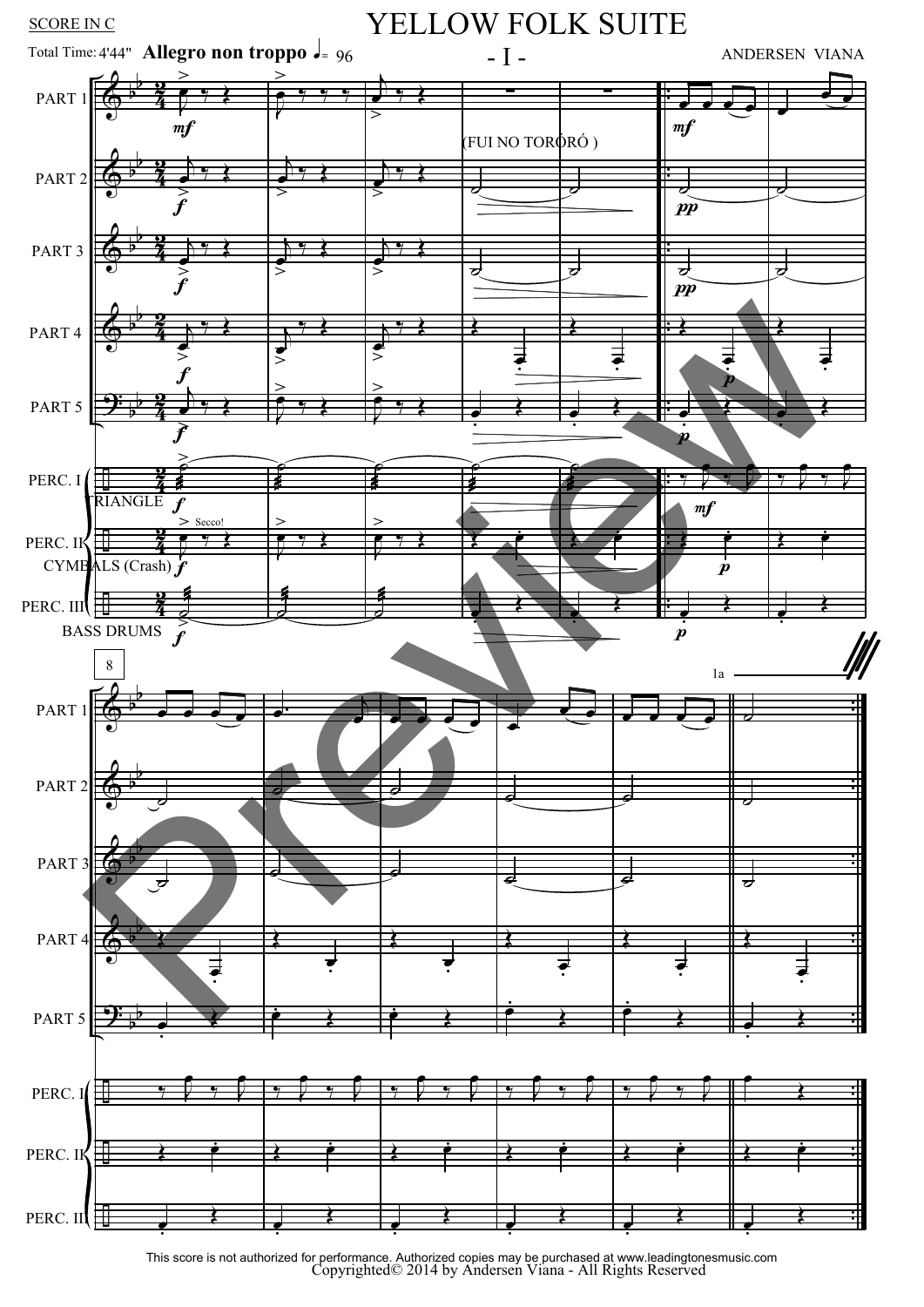![](_page_3_Figure_0.jpeg)

 $\hat{y}$ Copyrighted© 2014 by Andersen Viana - All Rights Reserved This score is not authorized for performance. Authorized copies may be purchased at www.leadingtonesmusic.com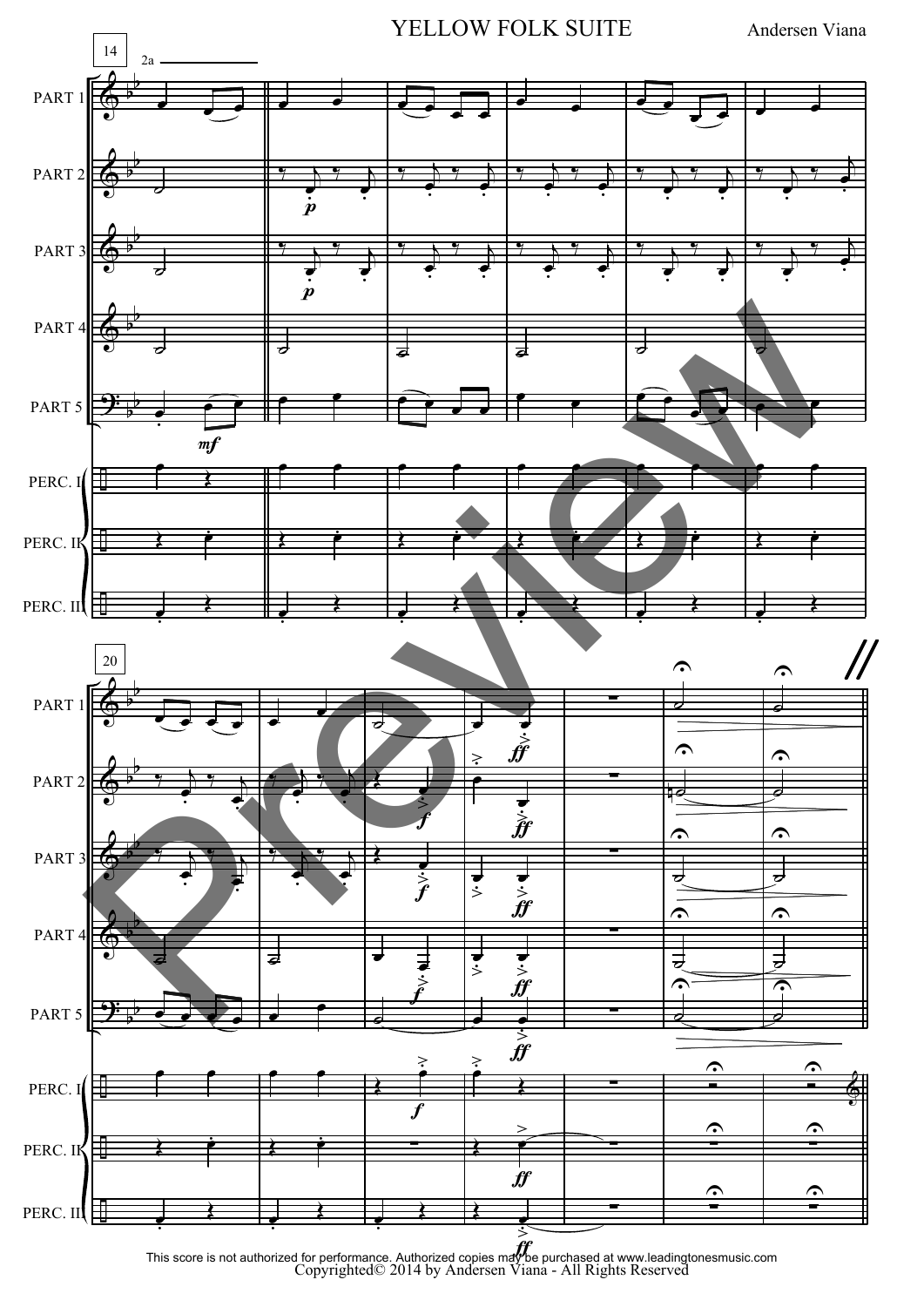![](_page_4_Figure_0.jpeg)

Copyrighted© 2014 by Andersen Viana - All Rights Reserved This score is not authorized for performance. Authorized copies may be purchased at www.leadingtonesmusic.com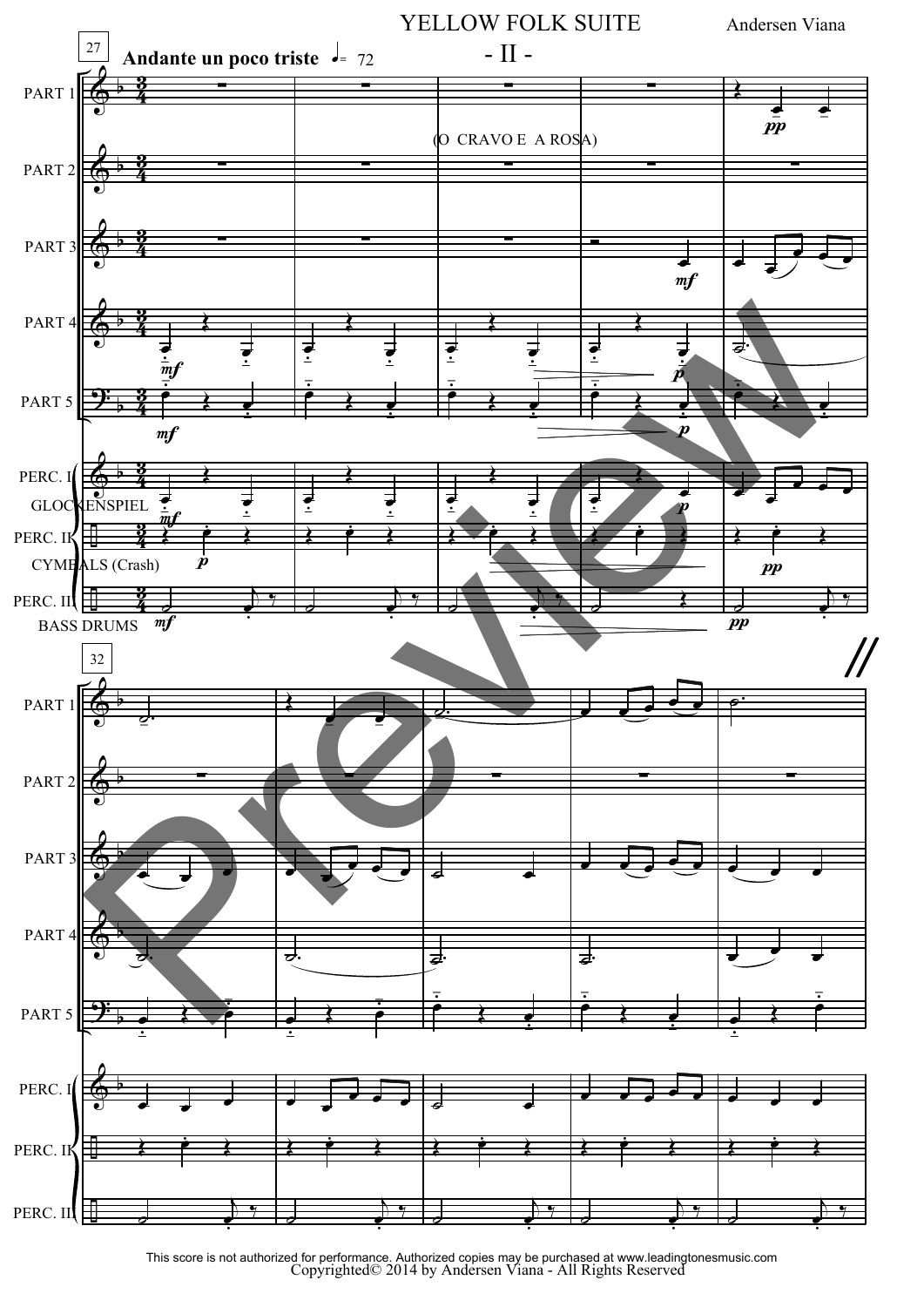![](_page_5_Figure_0.jpeg)

Copyrighted© 2014 by Andersen Viana - All Rights Reserved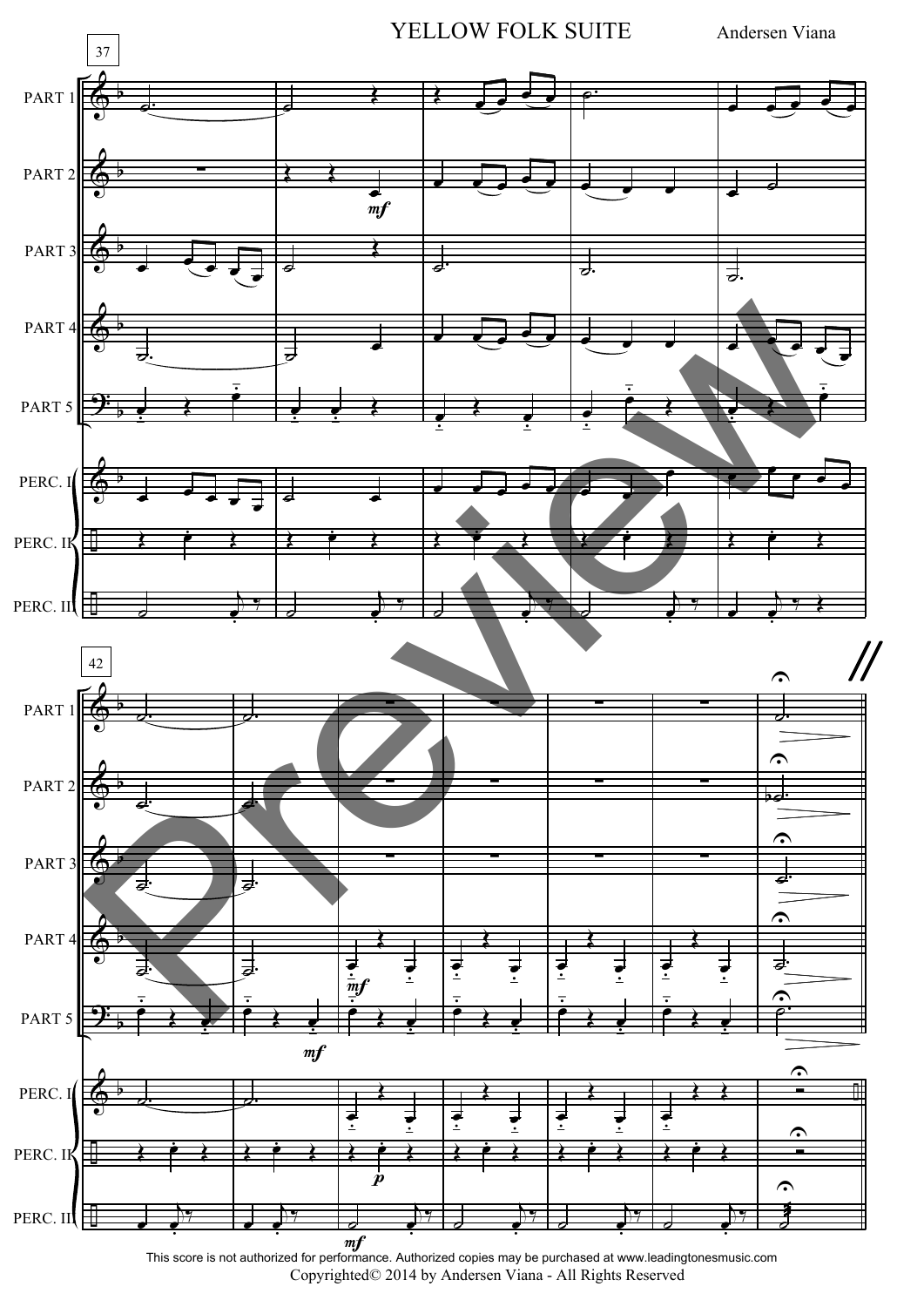![](_page_6_Figure_0.jpeg)

Copyrighted© 2014 by Andersen Viana - All Rights Reserved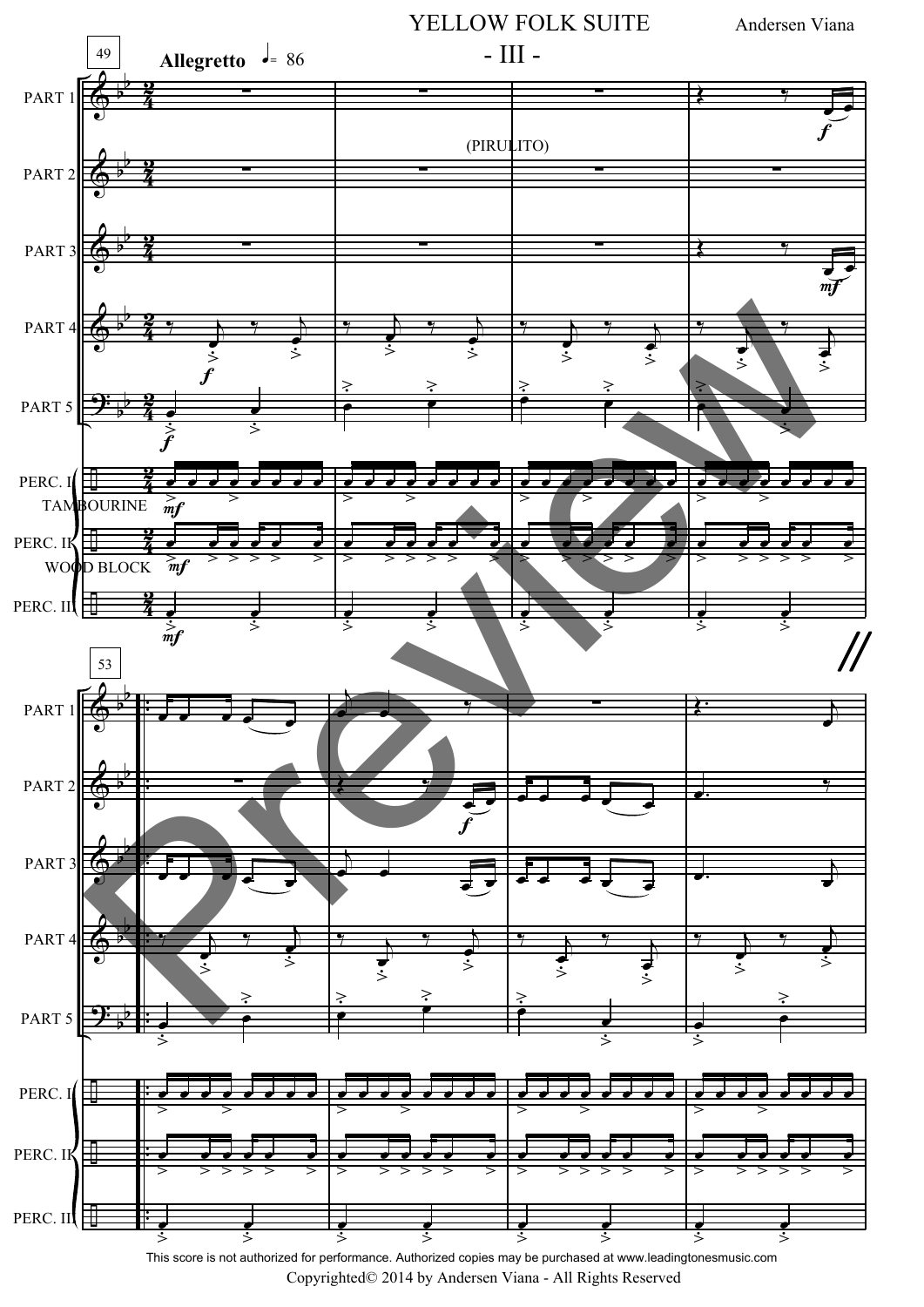YELLOW FOLK SUITE Andersen Viana

![](_page_7_Figure_2.jpeg)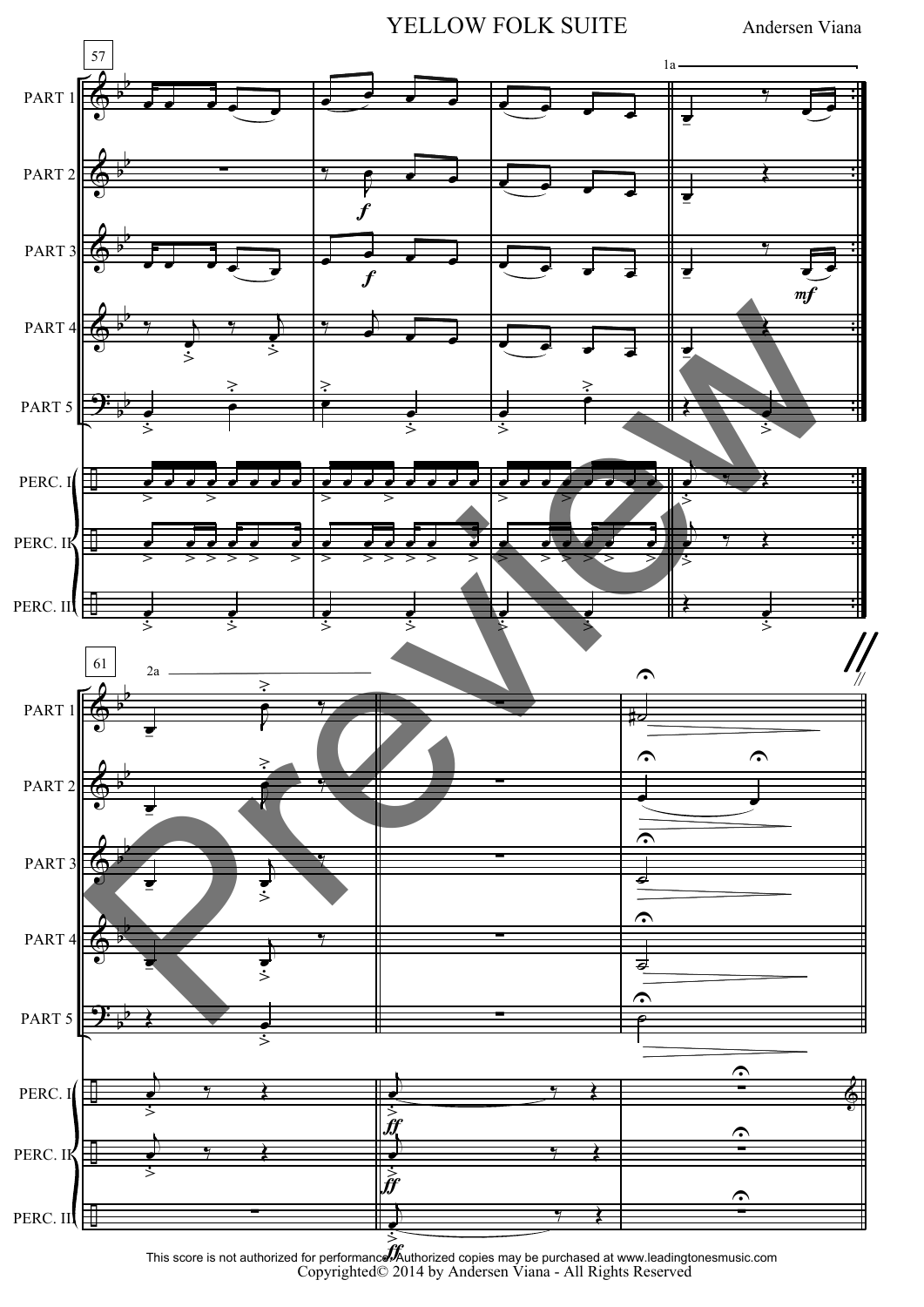![](_page_8_Figure_0.jpeg)

Copyrighted© 2014 by Andersen Viana - All Rights Reserved This score is not authorized for performance. Authorized copies may be purchased at www.leadingtonesmusic.com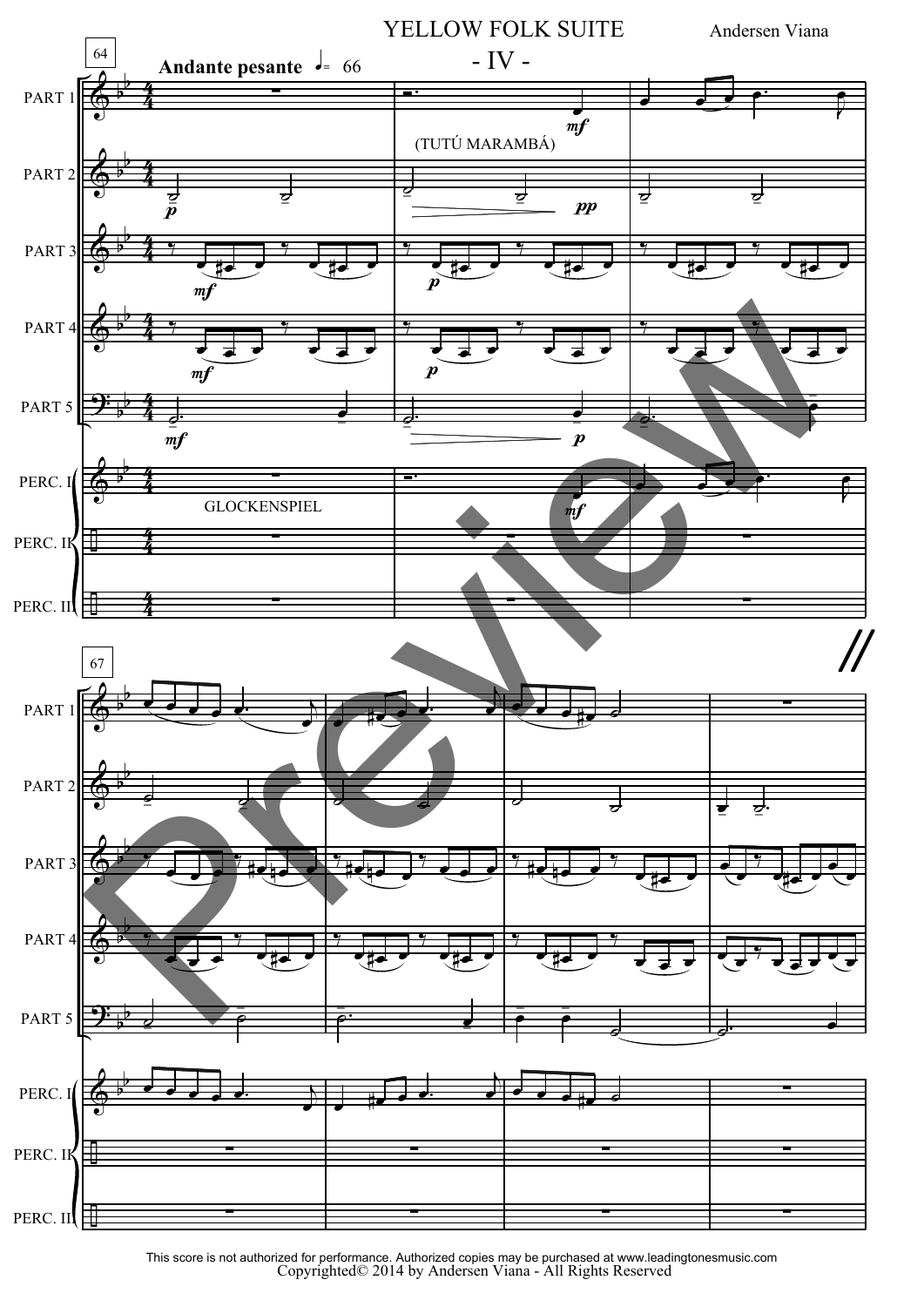![](_page_9_Figure_0.jpeg)

![](_page_9_Figure_2.jpeg)

 $\frac{m}{2}$ This score is not authorized for performance. Authorized copies may be purchased at www.leadingtonesmusic.com<br>Copyrighted© 2014 by Andersen Viana - All Rights Reserved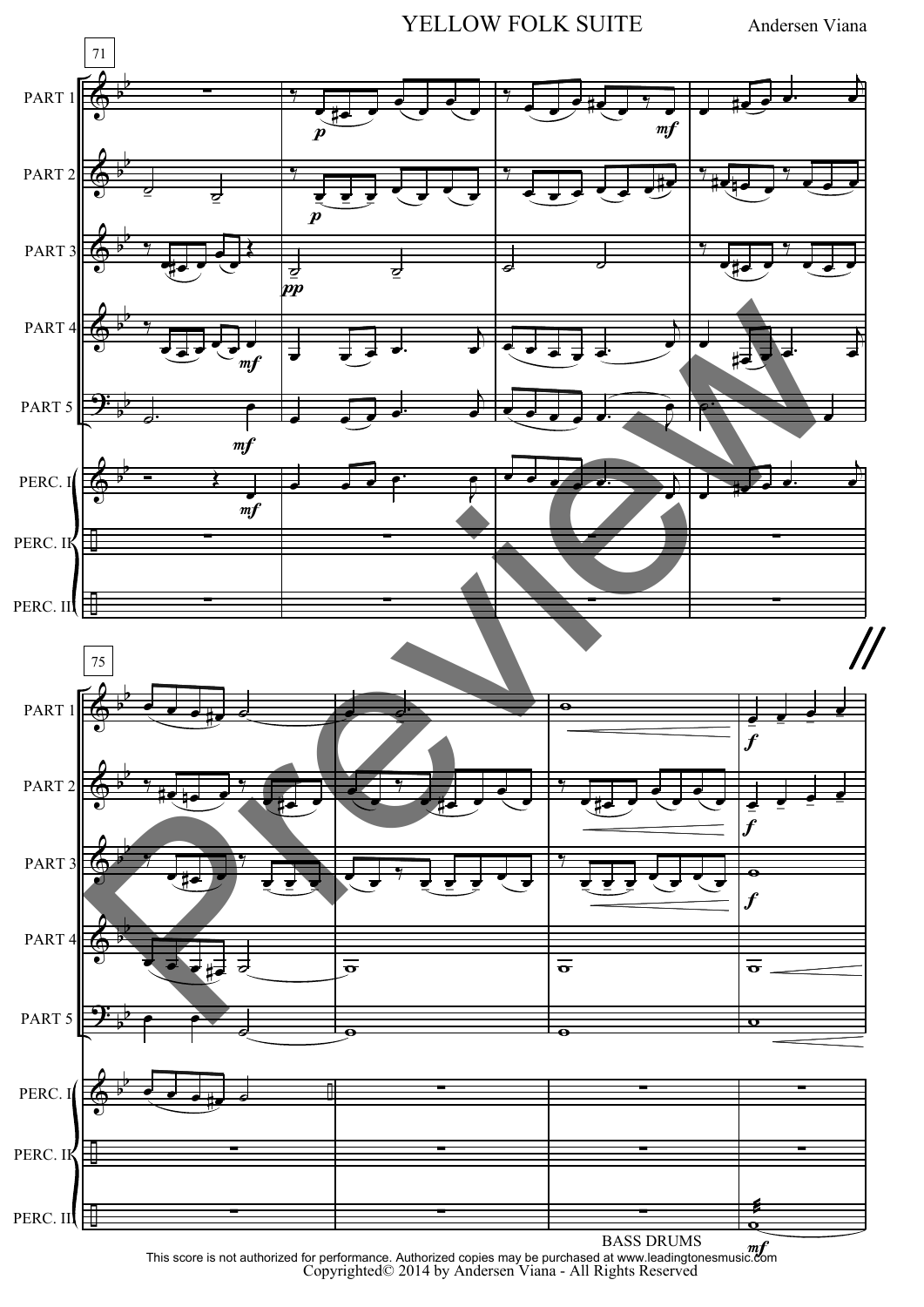![](_page_10_Figure_0.jpeg)

Copyrighted© 2014 by Andersen Viana - All Rights Reserved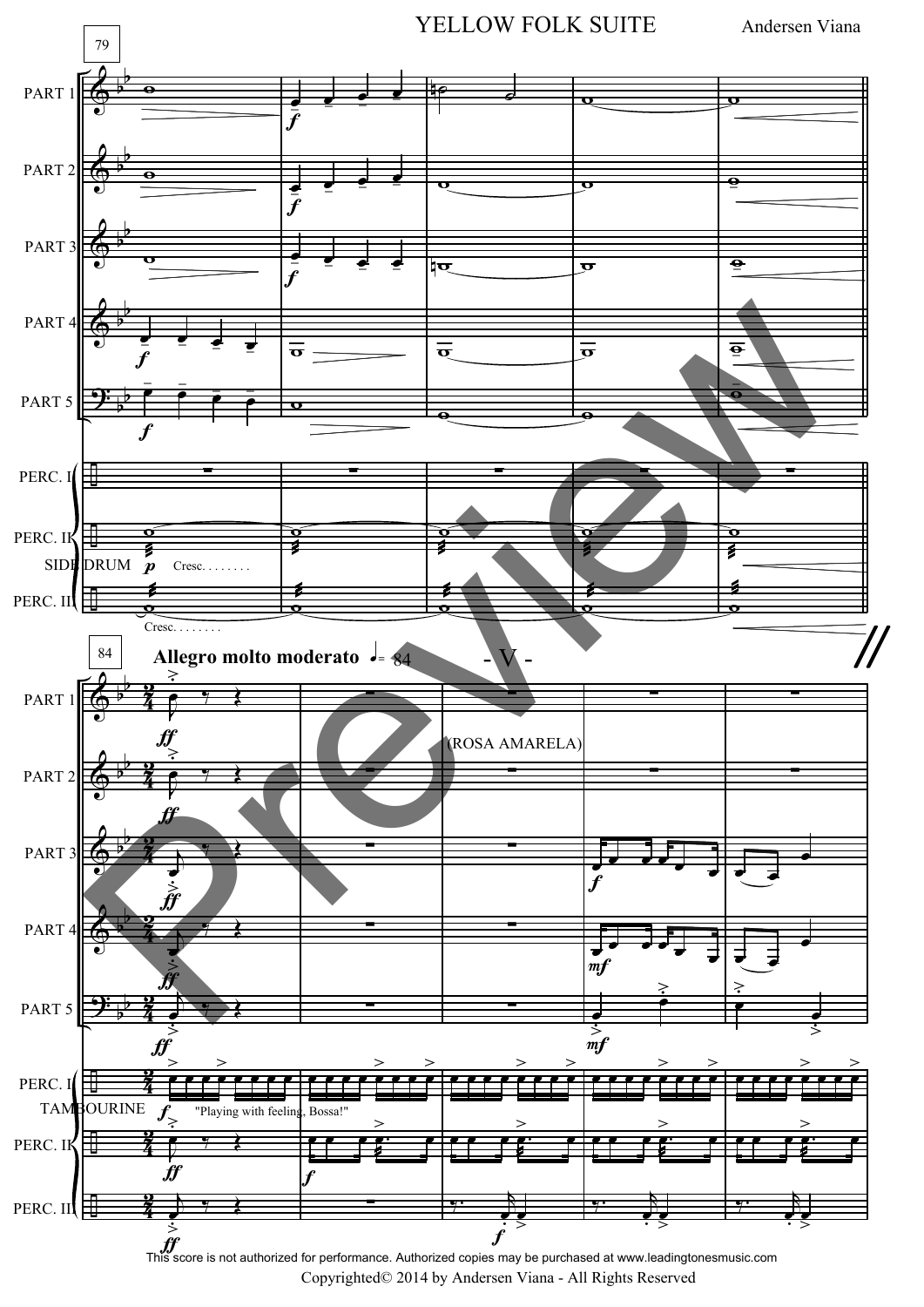![](_page_11_Figure_0.jpeg)

Copyrighted© 2014 by Andersen Viana - All Rights Reserved This score is not authorized for performance. Authorized copies may be purchased at www.leadingtonesmusic.com